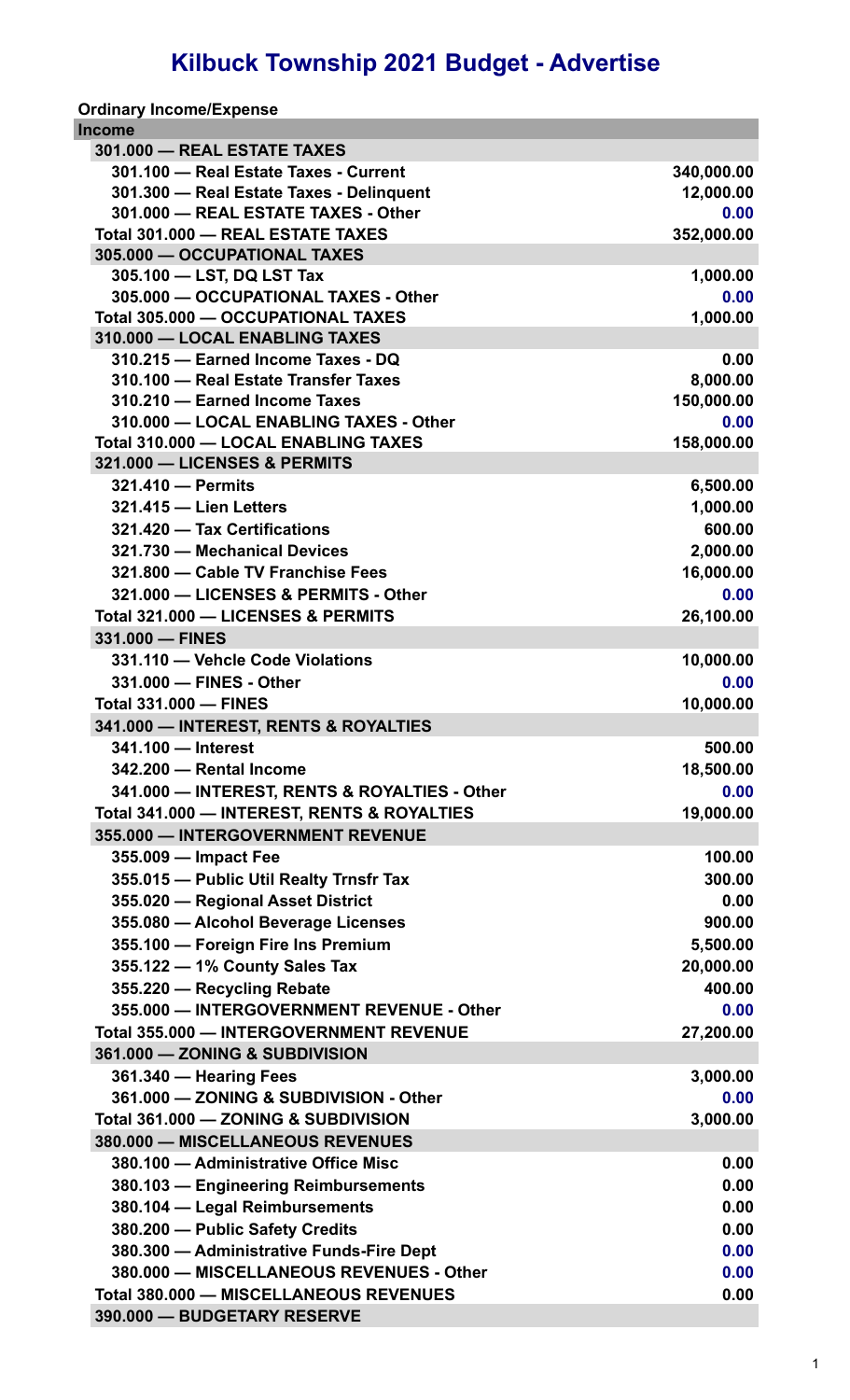| 390.100 - Budgetary Reserve                     | 0.00       |
|-------------------------------------------------|------------|
| 390.000 - BUDGETARY RESERVE - Other             | 0.00       |
| Total 390,000 - BUDGETARY RESERVE               | 0.00       |
| 391.000 - Disposition of Assets                 |            |
| 391.000 - Disposition of Assets - Other         | 0.00       |
| Total 391.000 - Disposition of Assets           | 0.00       |
| 392.000 - TRANSFER OF FUNDS                     |            |
| 392.081 - Transfer from Liquid Fuels            | 0.00       |
| 392.082 - Transfer from Sewer Fund              | 0.00       |
| 392.083 - Transfer from Fidelity GF DDA         | 0.00       |
| 392.000 - TRANSFER OF FUNDS - Other             | 0.00       |
| Total 392.000 - TRANSFER OF FUNDS               | 0.00       |
| 395,000 - REFUND OF PRIOR YEAR EXPENDITUR       |            |
| 395.200 - Refund Prior Year Real Estate         | 0.00       |
| 395,000 - REFUND OF PRIOR YEAR EXPENDITUR - O   | 0.00       |
| Total 395.000 - REFUND OF PRIOR YEAR EXPENDITUR | 0.00       |
| <b>Total Income</b>                             | 596,300.00 |

| <b>Expense</b>                                 |           |
|------------------------------------------------|-----------|
| 400.000 - GENERAL GOV'T - SUPERVISORS          |           |
| 400.101 - Supervisor Expenses                  | 1,000.00  |
| 400.300 - Avonworth & Accord Park Dues         | 10,000.00 |
| 400.420 - Dues & Memberships                   | 4,500.00  |
| 400.440 - Meetings                             | 1,000.00  |
| 400.000 - GENERAL GOV'T - SUPERVISORS - Other  | 0.00      |
| Total 400.000 - GENERAL GOV'T - SUPERVISORS    | 16,500.00 |
| 402.000 - FINANCIAL ADMIN                      |           |
| 402.115 - Audting & Professional Services      | 10,000.00 |
| 402.200 - Bank Fees                            | 150.00    |
| 402.300 - Accouting Services                   | 5,800.00  |
| 402.000 - FINANCIAL ADMIN - Other              | 0.00      |
| Total 402.000 - FINANCIAL ADMIN                | 15,950.00 |
| 403.000 - TAX COLLECTOR                        |           |
| 403.200 - Professional Services                | 5,000.00  |
| 403.000 - TAX COLLECTOR - Other                | 0.00      |
| Total 403.000 - TAX COLLECTOR                  | 5,000.00  |
| 404.000 - LAW                                  |           |
| 404.130 - Legal Services                       | 22,000.00 |
| 404.133 - Reimbursable Legal Serices           | 0.00      |
| 404.000 - LAW - Other                          | 0.00      |
| <b>Total 404.000 - LAW</b>                     | 22,000.00 |
| 405.000 - BORO SECRETARY/TREASURER             |           |
| $405.210$ - Supplies                           | 1,000.00  |
| 405.325 - Postage                              | 500.00    |
| 405.341 - Advertising/Filing Fees              | 1,000.00  |
| 405.342 - Printing                             | 0.00      |
| 405.345 - Manager's Contingency                | 0.00      |
| 405.350 - Internet and Phone Services          | 1,500.00  |
| 405.351 - Waste Collection Fees                | 1,500.00  |
| 405.000 - BORO SECRETARY/TREASURER - Other     | 0.00      |
| Total 405.000 - BORO SECRETARY/TREASURER       | 5,500.00  |
| 406.000 - GENERAL GOV'T ADMINISTRATION         |           |
| 406.200 - Secretary Salary                     | 51,000.00 |
| 406.200 - Secretary One-Call Service           | 2,000.00  |
| 406.000 - GENERAL GOV'T ADMINISTRATION - Other | 0.00      |
| Total 406.000 - GENERAL GOV'T ADMINISTRATION   | 53,000.00 |
| 408.000 - ENGINEERING                          |           |
| 408.310 - Engineering Services                 | 25,000.00 |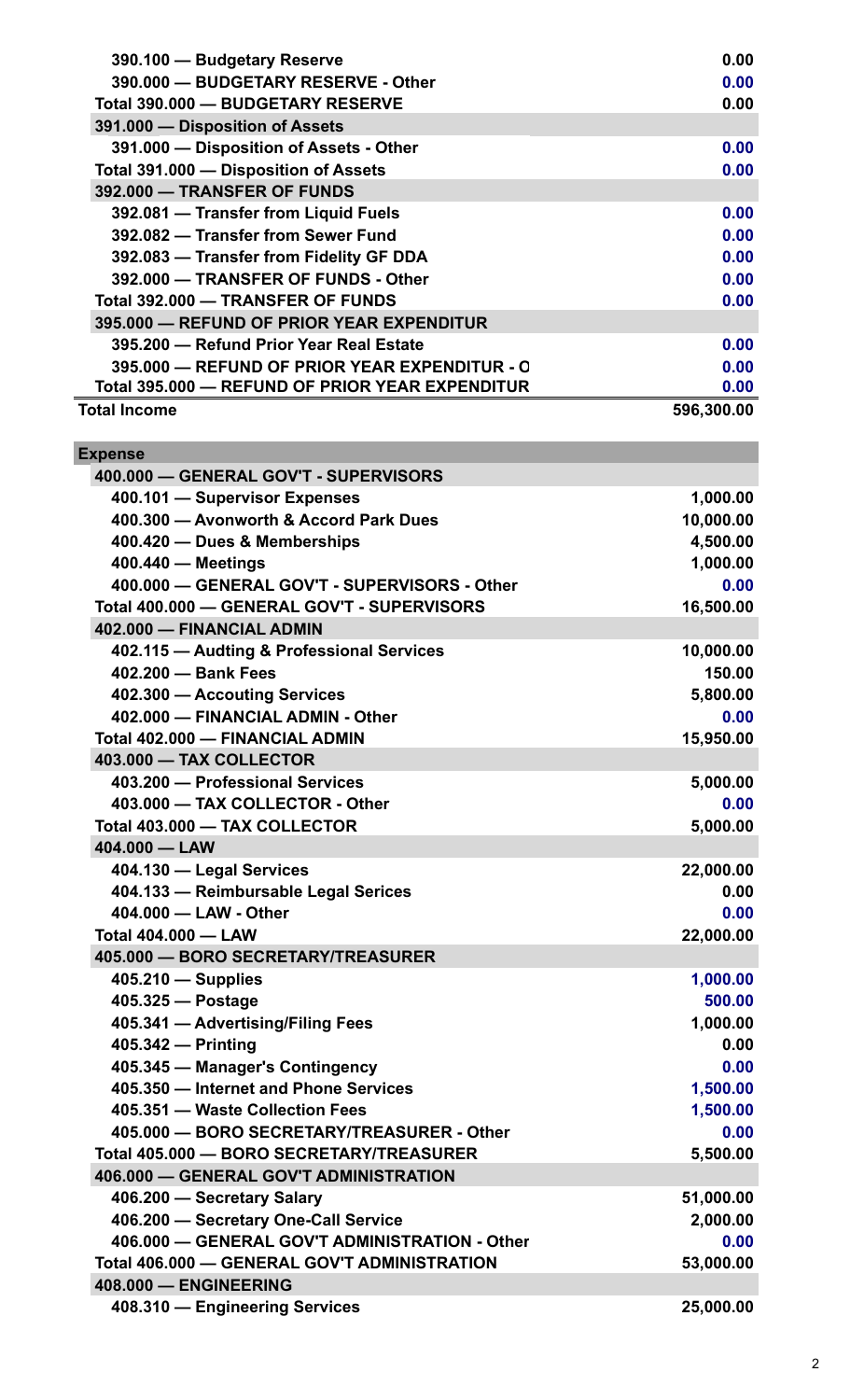| 408.313 - Reimbursable Engineering Servic       | 0.00       |
|-------------------------------------------------|------------|
| 408.314 - Wet Weather Engineering Service       | 10,000.00  |
| 408.000 - ENGINEERING - Other                   | 0.00       |
| Total 408.000 - ENGINEERING                     | 35,000.00  |
| 409.000 - BUILDINGS & PLANT                     |            |
| 409.100 - Repairs & Supplies                    | 3,000.00   |
| 409.200 - Insurance                             | 12,000.00  |
| 409.360 - Utilities                             | 8,000.00   |
| 409.400 - Landscaping - street and twp building | 3,500.00   |
| 409.500 - Landscaping - cemetery                | 1,500.00   |
| 409.000 - BUILDINGS & PLANT - Other             | 0.00       |
| Total 409.000 - BUILDINGS & PLANT               | 28,000.00  |
| 410.000 - POLICE                                |            |
| 410.100 - Police Protection                     | 90,000.00  |
| 410.105 - Pension Plans                         | 28,000.00  |
| 410.106 - Court Fines                           | 10,000.00  |
| 410.000 - POLICE - Other                        | 0.00       |
| Total 410.000 - POLICE                          | 128,000.00 |
| 411,000 - FIRE                                  |            |
| 411.100 - VT Fire Co.                           | 34,000.00  |
| 411.480 - Fire Hydrant Rental                   | 8,500.00   |
| 411.500 - Fire Relief                           | 5,500.00   |
| 411.000 - FIRE - Other                          | 0.00       |
| <b>Total 411.000 - FIRE</b>                     | 48,000.00  |
| 413.000 - CODE ENFORCEMENT                      |            |
| 413.122 - Codification of Ordinances            | 500.00     |
| 413.200 - Permits                               | 6,000.00   |
| 413.300 - Variance Hearing                      | 2,500.00   |
| 413.000 - CODE ENFORCEMENT - Other              | 0.00       |
| Total 413.000 - CODE ENFORCEMENT                | 9,000.00   |
| 414.000 - PLANNING & ZONING                     |            |
| 414.455 - Comprehensive Plan                    | 0.00       |
| 414.000 - PLANNING & ZONING - Other             | 0.00       |
| Total 414.000 - PLANNING & ZONING               | 0.00       |
| 421.000 - TOWNSHIP PROPERTY                     |            |
| 421.370 - Outside Contracting                   | 15,000.00  |
| 421.500 - Truck                                 | 8,000.00   |
| 421.000 - TOWNSHIP PROPERTY - Other             | 0.00       |
| Total 421.000 - TOWNSHIP PROPERTY               | 23,000.00  |
| 429.000 - SANITARY TREATMENT                    |            |
| 429.100 - Sanitary Treatment Fees               | 0.00       |
| 429.000 - SANITARY TREATMENT - Other            | 0.00       |
| Total 429.000 - SANITARY TREATMENT              | 0.00       |
| 433.000 - HIGHWAYS, ROADS & STREETS             |            |
| 433.245 - Salt Deicers                          | 18,000.00  |
| 433.300 - Snow & Ice Removal                    | 17,000.00  |
| $433.305 -$ Signs                               | 500.00     |
| 433.310 - Street Lights                         | 900.00     |
| 433.315 - Capital Current                       | 50,000.00  |
| 433.317 - Capital Futures                       | 61,300.00  |
| 433.320 - Roadside Maintenance                  | 15,000.00  |
| 433.000 - HIGHWAYS, ROADS & STREETS - Other     | 0.00       |
| Total 433.000 - HIGHWAYS, ROADS & STREETS       | 162,700.00 |
| 454.000 - PARKS                                 |            |
| 454.100 - Avon Park                             | 5,000.00   |
| 454.000 - PARKS - Other                         | 5,000.00   |
| <b>Total 454,000 - PARKS</b>                    | 10,000.00  |
| 457.000 - CIVIL & MILITARY CELEBRATIONS         |            |